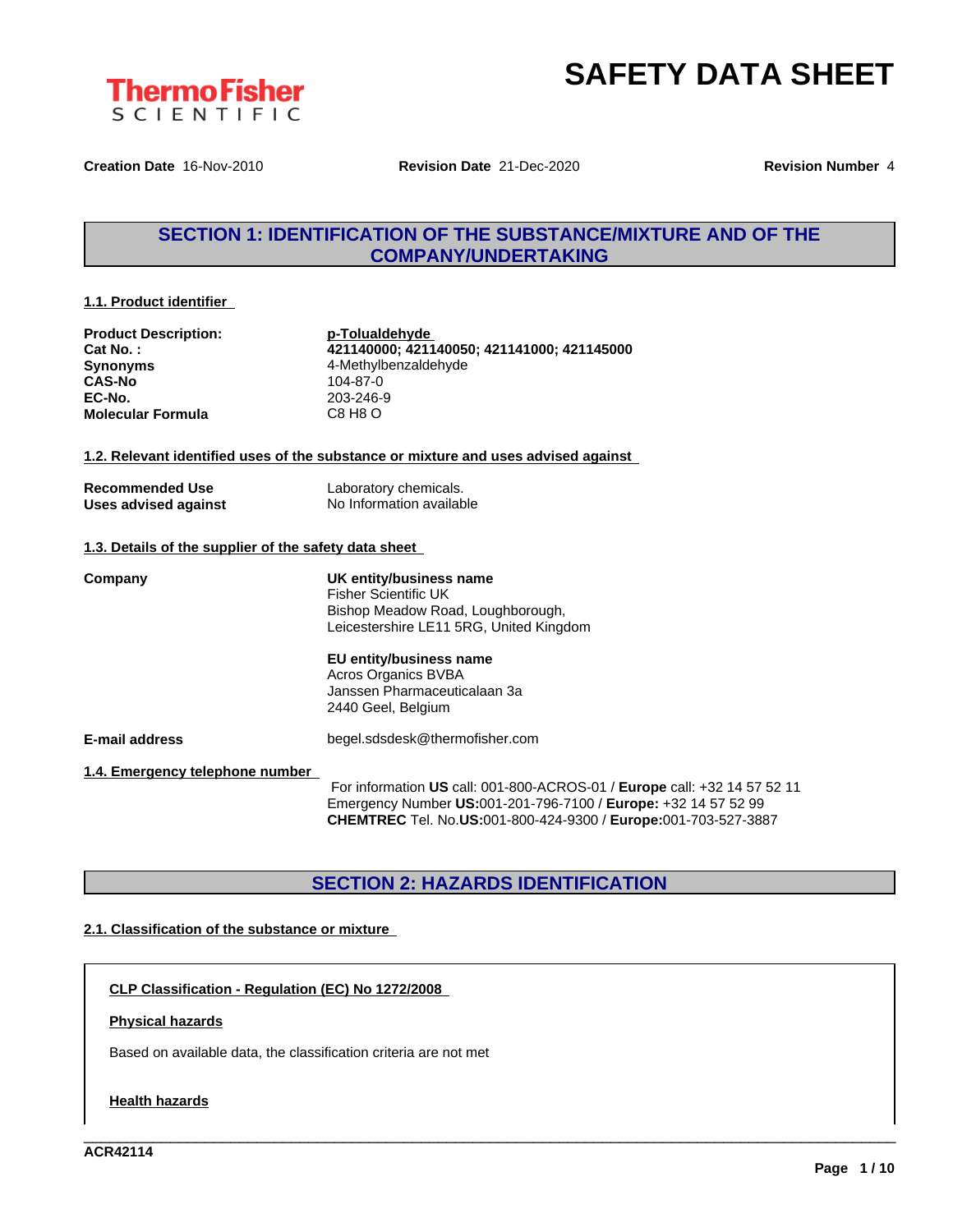$\_$  ,  $\_$  ,  $\_$  ,  $\_$  ,  $\_$  ,  $\_$  ,  $\_$  ,  $\_$  ,  $\_$  ,  $\_$  ,  $\_$  ,  $\_$  ,  $\_$  ,  $\_$  ,  $\_$  ,  $\_$  ,  $\_$  ,  $\_$  ,  $\_$  ,  $\_$  ,  $\_$  ,  $\_$  ,  $\_$  ,  $\_$  ,  $\_$  ,  $\_$  ,  $\_$  ,  $\_$  ,  $\_$  ,  $\_$  ,  $\_$  ,  $\_$  ,  $\_$  ,  $\_$  ,  $\_$  ,  $\_$  ,  $\_$  ,

#### **p-Tolualdehyde Revision Date** 21-Dec-2020

Acute oral toxicity Category 4 (H302) Skin Corrosion/Irritation Category 2 (H315) Serious Eye Damage/Eye Irritation Category 2 (H319) Specific target organ toxicity - (single exposure) Category 3 (H335) Category 3 (H335)

#### **Environmental hazards**

Based on available data, the classification criteria are not met

*Full text of Hazard Statements: see section 16*

**2.2. Label elements**



#### **Signal Word Warning**

#### **Hazard Statements**

H302 - Harmful if swallowed H315 - Causes skin irritation H319 - Causes serious eye irritation H335 - May cause respiratory irritation Combustible liquid

#### **Precautionary Statements**

P301 + P330 + P331 - IF SWALLOWED: rinse mouth. Do NOT induce vomiting

P312 - Call a POISON CENTER or doctor/physician if you feel unwell

P302 + P352 - IF ON SKIN: Wash with plenty of soap and water

P337 + P313 - If eye irritation persists: Get medical advice/attention

P304 + P340 - IF INHALED: Remove victim to fresh air and keep atrest in a position comfortable for breathing

P280 - Wear protective gloves/protective clothing/eye protection/face protection

#### **2.3. Other hazards**

Toxic to terrestrial vertebrates

# **SECTION 3: COMPOSITION/INFORMATION ON INGREDIENTS**

#### **3.1. Substances**

| <b>Component</b>        | <b>CAS-No</b> | EC-No.            | Weight % | CLP Classification - Regulation (EC) No<br>1272/2008 |
|-------------------------|---------------|-------------------|----------|------------------------------------------------------|
| Benzaldehyde, 4-methyl- | 104-87-0      | EEC No. 203-246-9 | >95      | Acute Tox. 4 (H302)                                  |
|                         |               |                   |          | Skin Irrit. 2 (H315)                                 |
|                         |               |                   |          | Eye Irrit. 2 (H319)                                  |
|                         |               |                   |          | STOT SE 3 (H335)                                     |

\_\_\_\_\_\_\_\_\_\_\_\_\_\_\_\_\_\_\_\_\_\_\_\_\_\_\_\_\_\_\_\_\_\_\_\_\_\_\_\_\_\_\_\_\_\_\_\_\_\_\_\_\_\_\_\_\_\_\_\_\_\_\_\_\_\_\_\_\_\_\_\_\_\_\_\_\_\_\_\_\_\_\_\_\_\_\_\_\_\_\_\_\_\_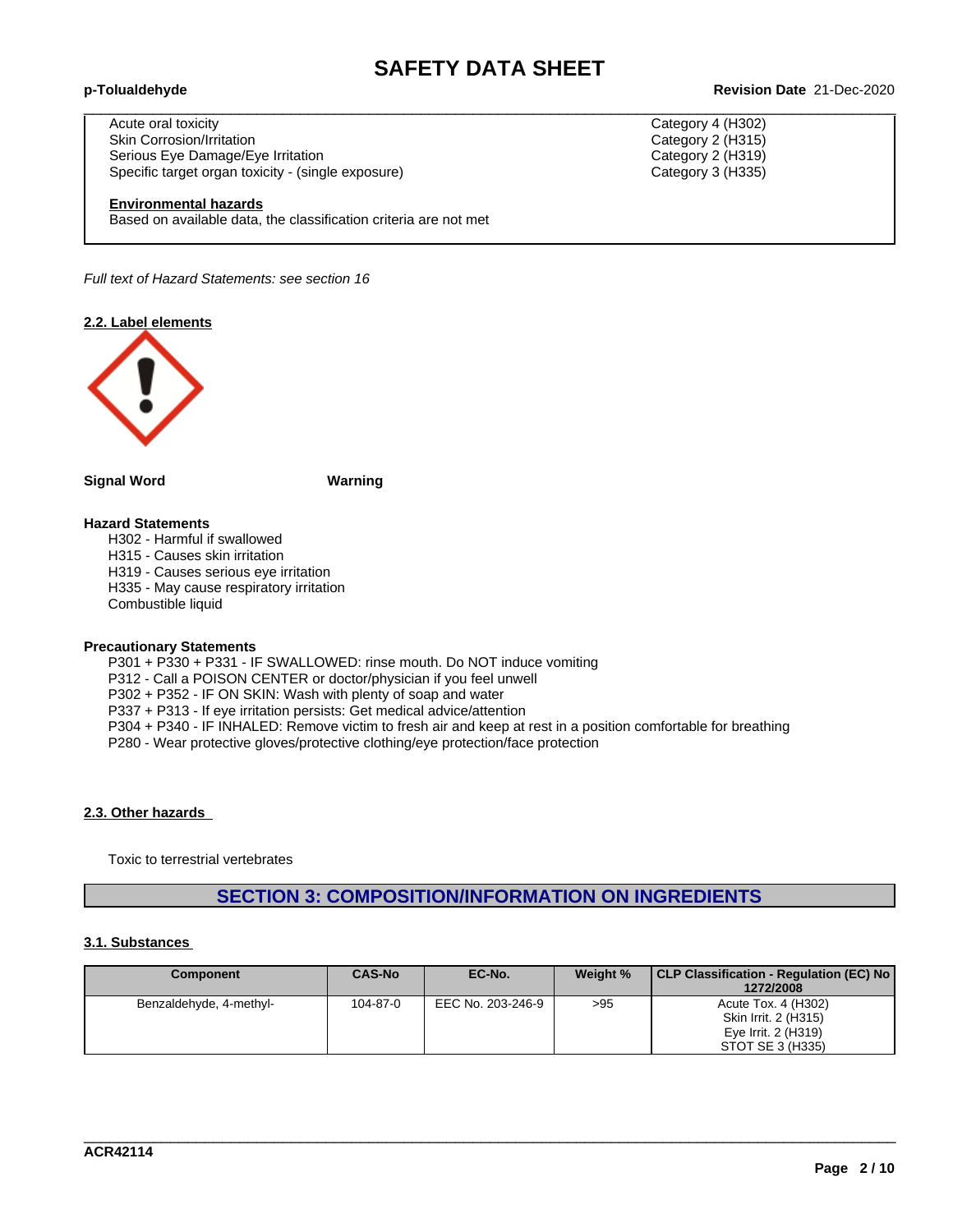$\_$  ,  $\_$  ,  $\_$  ,  $\_$  ,  $\_$  ,  $\_$  ,  $\_$  ,  $\_$  ,  $\_$  ,  $\_$  ,  $\_$  ,  $\_$  ,  $\_$  ,  $\_$  ,  $\_$  ,  $\_$  ,  $\_$  ,  $\_$  ,  $\_$  ,  $\_$  ,  $\_$  ,  $\_$  ,  $\_$  ,  $\_$  ,  $\_$  ,  $\_$  ,  $\_$  ,  $\_$  ,  $\_$  ,  $\_$  ,  $\_$  ,  $\_$  ,  $\_$  ,  $\_$  ,  $\_$  ,  $\_$  ,  $\_$  ,

*Full text of Hazard Statements: see section 16*

## **SECTION 4: FIRST AID MEASURES**

#### **4.1. Description of first aid measures**

| <b>General Advice</b>                                            | If symptoms persist, call a physician.                                                                                                              |
|------------------------------------------------------------------|-----------------------------------------------------------------------------------------------------------------------------------------------------|
| <b>Eye Contact</b>                                               | Rinse immediately with plenty of water, also under the eyelids, for at least 15 minutes. Get<br>medical attention.                                  |
| <b>Skin Contact</b>                                              | Wash off immediately with plenty of water for at least 15 minutes. If skin irritation persists,<br>call a physician.                                |
| <b>Ingestion</b>                                                 | Clean mouth with water and drink afterwards plenty of water.                                                                                        |
| <b>Inhalation</b>                                                | Remove to fresh air. If not breathing, give artificial respiration. Get medical attention if<br>symptoms occur.                                     |
| Self-Protection of the First Aider                               | Ensure that medical personnel are aware of the material(s) involved, take precautions to<br>protect themselves and prevent spread of contamination. |
| 4.2. Most important symptoms and effects, both acute and delayed |                                                                                                                                                     |

None reasonably foreseeable. Symptoms of overexposure may be headache, dizziness, tiredness, nausea and vomiting

#### **4.3. Indication of any immediate medical attention and special treatment needed**

**Notes to Physician** Treat symptomatically.

**SECTION 5: FIREFIGHTING MEASURES**

#### **5.1. Extinguishing media**

#### **Suitable Extinguishing Media**

Water spray, carbon dioxide (CO2), dry chemical, alcohol-resistant foam. Water mist may be used to cool closed containers.

#### **Extinguishing media which must not be used for safety reasons** No information available.

#### **5.2. Special hazards arising from the substance or mixture**

Combustible material. Containers may explode when heated.

#### **Hazardous Combustion Products**

Carbon monoxide (CO), Carbon dioxide (CO2).

#### **5.3. Advice for firefighters**

As in any fire, wear self-contained breathing apparatus pressure-demand, MSHA/NIOSH (approved or equivalent) and full protective gear.

# **SECTION 6: ACCIDENTAL RELEASE MEASURES**

\_\_\_\_\_\_\_\_\_\_\_\_\_\_\_\_\_\_\_\_\_\_\_\_\_\_\_\_\_\_\_\_\_\_\_\_\_\_\_\_\_\_\_\_\_\_\_\_\_\_\_\_\_\_\_\_\_\_\_\_\_\_\_\_\_\_\_\_\_\_\_\_\_\_\_\_\_\_\_\_\_\_\_\_\_\_\_\_\_\_\_\_\_\_

#### **6.1. Personal precautions, protective equipment and emergency procedures**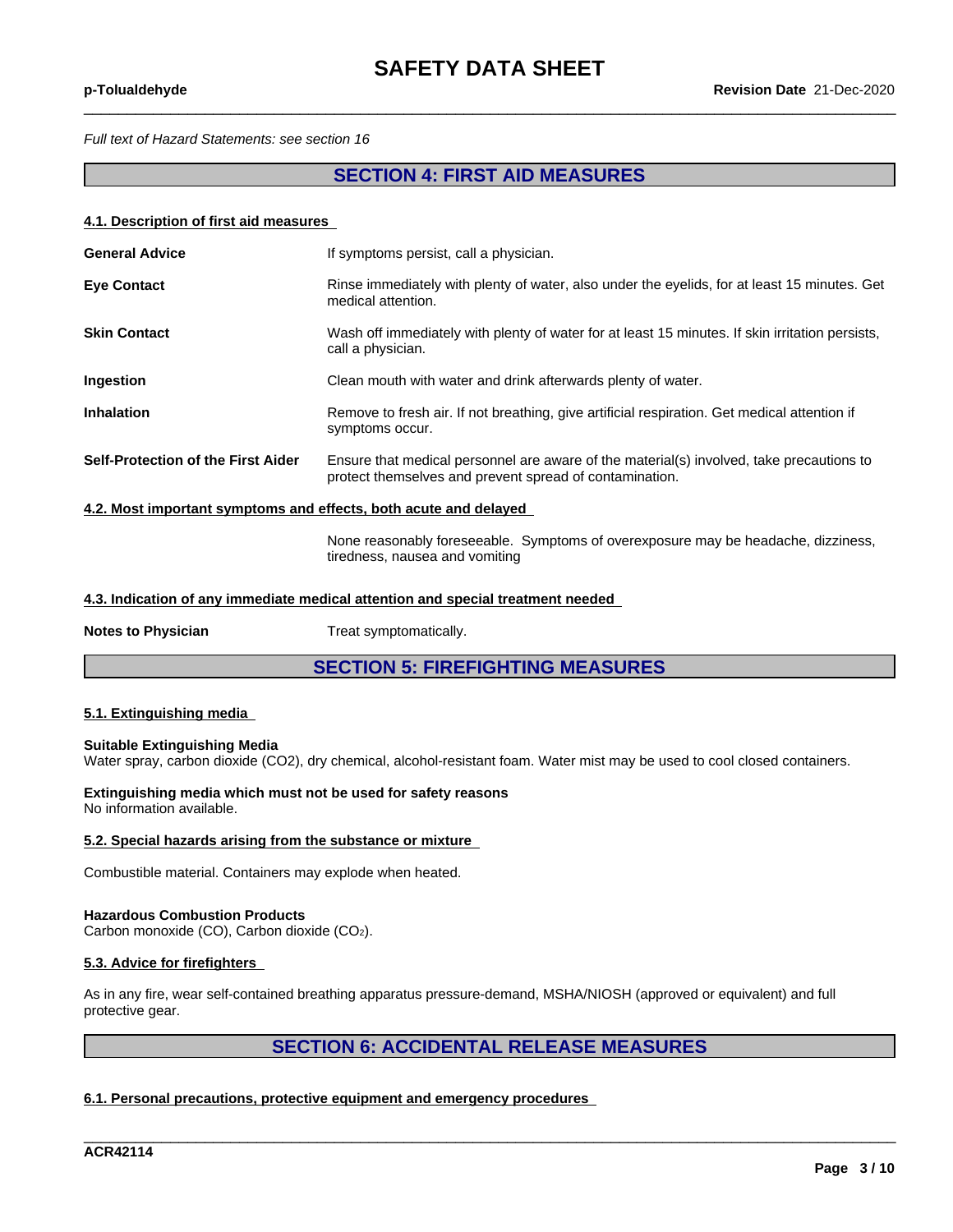$\_$  ,  $\_$  ,  $\_$  ,  $\_$  ,  $\_$  ,  $\_$  ,  $\_$  ,  $\_$  ,  $\_$  ,  $\_$  ,  $\_$  ,  $\_$  ,  $\_$  ,  $\_$  ,  $\_$  ,  $\_$  ,  $\_$  ,  $\_$  ,  $\_$  ,  $\_$  ,  $\_$  ,  $\_$  ,  $\_$  ,  $\_$  ,  $\_$  ,  $\_$  ,  $\_$  ,  $\_$  ,  $\_$  ,  $\_$  ,  $\_$  ,  $\_$  ,  $\_$  ,  $\_$  ,  $\_$  ,  $\_$  ,  $\_$  ,

Ensure adequate ventilation. Use personal protective equipment as required. Remove all sources of ignition. Take precautionary measures against static discharges.

#### **6.2. Environmental precautions**

Should not be released into the environment.

#### **6.3. Methods and material for containment and cleaning up**

Keep in suitable, closed containers for disposal. Soak up with inert absorbent material. Remove all sources of ignition.

#### **6.4. Reference to other sections**

Refer to protective measures listed in Sections 8 and 13.

### **SECTION 7: HANDLING AND STORAGE**

#### **7.1. Precautions for safe handling**

Wear personal protective equipment/face protection. Ensure adequate ventilation. Do not get in eyes, on skin, or on clothing. Avoid ingestion and inhalation. Keep away from open flames, hot surfaces and sources of ignition.

#### **Hygiene Measures**

Handle in accordance with good industrial hygiene and safety practice. Keep away from food, drink and animal feeding stuffs. Do not eat, drink or smoke when using this product. Remove and wash contaminated clothing and gloves, including the inside, before re-use. Wash hands before breaks and after work.

#### **7.2. Conditions for safe storage, including any incompatibilities**

Keep away from heat, sparks and flame. Keep under nitrogen. Keep containers tightly closed in a dry, cool and well-ventilated place.

**Technical Rules for Hazardous Substances (TRGS) 510 Storage Class (LGK) (Germany)** Class 10

#### **7.3. Specific end use(s)**

Use in laboratories

## **SECTION 8: EXPOSURE CONTROLS/PERSONAL PROTECTION**

#### **8.1. Control parameters**

#### **Exposure limits**

This product, as supplied, does not contain any hazardous materials with occupational exposure limits established by the region specific regulatory bodies

#### **Biological limit values**

This product, as supplied, does not contain any hazardous materials with biological limits established by the region specific regulatory bodies

#### **Monitoring methods**

BS EN 14042:2003 Title Identifier: Workplace atmospheres. Guide for the application and use of procedures for the assessment of exposure to chemical and biological agents.

\_\_\_\_\_\_\_\_\_\_\_\_\_\_\_\_\_\_\_\_\_\_\_\_\_\_\_\_\_\_\_\_\_\_\_\_\_\_\_\_\_\_\_\_\_\_\_\_\_\_\_\_\_\_\_\_\_\_\_\_\_\_\_\_\_\_\_\_\_\_\_\_\_\_\_\_\_\_\_\_\_\_\_\_\_\_\_\_\_\_\_\_\_\_

MDHS70 General methods for sampling airborne gases and vapours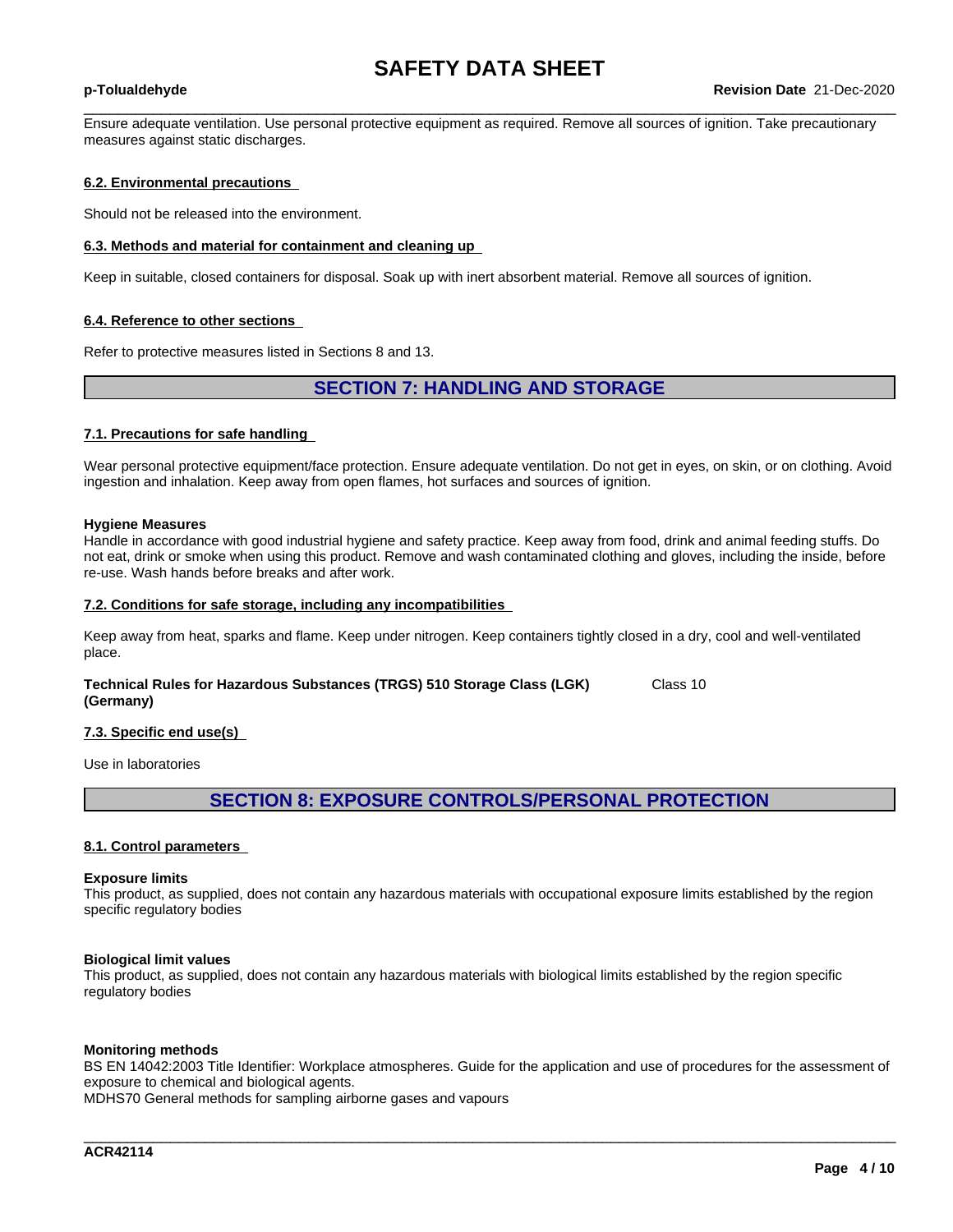**Derived No Effect Level (DNEL)** No information available

| Route of exposure | Acute effects (local) | <b>Acute effects</b><br>(systemic) | <b>Chronic effects</b><br>(local) | <b>Chronic effects</b><br>(systemic) |
|-------------------|-----------------------|------------------------------------|-----------------------------------|--------------------------------------|
| Oral              |                       |                                    |                                   |                                      |
| <b>Dermal</b>     |                       |                                    |                                   |                                      |
| <b>Inhalation</b> |                       |                                    |                                   |                                      |

 $\_$  ,  $\_$  ,  $\_$  ,  $\_$  ,  $\_$  ,  $\_$  ,  $\_$  ,  $\_$  ,  $\_$  ,  $\_$  ,  $\_$  ,  $\_$  ,  $\_$  ,  $\_$  ,  $\_$  ,  $\_$  ,  $\_$  ,  $\_$  ,  $\_$  ,  $\_$  ,  $\_$  ,  $\_$  ,  $\_$  ,  $\_$  ,  $\_$  ,  $\_$  ,  $\_$  ,  $\_$  ,  $\_$  ,  $\_$  ,  $\_$  ,  $\_$  ,  $\_$  ,  $\_$  ,  $\_$  ,  $\_$  ,  $\_$  ,

**Predicted No Effect Concentration** No information available. **(PNEC)**

#### **8.2. Exposure controls**

#### **Engineering Measures**

Ensure adequate ventilation, especially in confined areas. Ensure that eyewash stations and safety showers are close to the workstation location.

Wherever possible, engineering control measures such as the isolation or enclosure of the process, the introduction of process or equipment changes to minimise release or contact, and the use of properly designed ventilation systems, should be adopted to control hazardous materials at source

#### **Personal protective equipment**

| <b>Eye Protection</b> | Goggles (European standard - EN 166) |  |
|-----------------------|--------------------------------------|--|
|-----------------------|--------------------------------------|--|

**Hand Protection** Protective gloves

| <b>Glove material</b><br>Nitrile rubber<br>Neoprene<br>Natural rubber<br><b>PVC</b> | Breakthrough time Glove thickness<br>See manufacturers<br>recommendations | $\overline{\phantom{0}}$ | <b>EU standard</b><br>EN 374 | <b>Glove comments</b><br>(minimum requirement) |
|-------------------------------------------------------------------------------------|---------------------------------------------------------------------------|--------------------------|------------------------------|------------------------------------------------|
| Skin and body protection                                                            |                                                                           | Long sleeved clothing    |                              |                                                |

Inspect gloves before use.

Please observe the instructions regarding permeability and breakthrough time which are provided by the supplier of the gloves. (Refer to manufacturer/supplier for information)

Ensure gloves are suitable for the task: Chemical compatability, Dexterity, Operational conditions, User susceptibility, e.g. sensitisation effects, also take into consideration the specific local conditions under which the product is used, such as the danger of cuts, abrasion.

Remove gloves with care avoiding skin contamination.

| <b>Respiratory Protection</b> | No protective equipment is needed under normal use conditions.                                                                                         |
|-------------------------------|--------------------------------------------------------------------------------------------------------------------------------------------------------|
| Large scale/emergency use     | Use a NIOSH/MSHA or European Standard EN 136 approved respirator if exposure limits<br>are exceeded or if irritation or other symptoms are experienced |
| Small scale/Laboratory use    | Maintain adequate ventilation                                                                                                                          |
|                               |                                                                                                                                                        |

**Environmental exposure controls** No information available.

### **SECTION 9: PHYSICAL AND CHEMICAL PROPERTIES**

\_\_\_\_\_\_\_\_\_\_\_\_\_\_\_\_\_\_\_\_\_\_\_\_\_\_\_\_\_\_\_\_\_\_\_\_\_\_\_\_\_\_\_\_\_\_\_\_\_\_\_\_\_\_\_\_\_\_\_\_\_\_\_\_\_\_\_\_\_\_\_\_\_\_\_\_\_\_\_\_\_\_\_\_\_\_\_\_\_\_\_\_\_\_

#### **9.1. Information on basic physical and chemical properties**

| <b>Physical State</b> | Liauid       |
|-----------------------|--------------|
| Appearance            | Light yellow |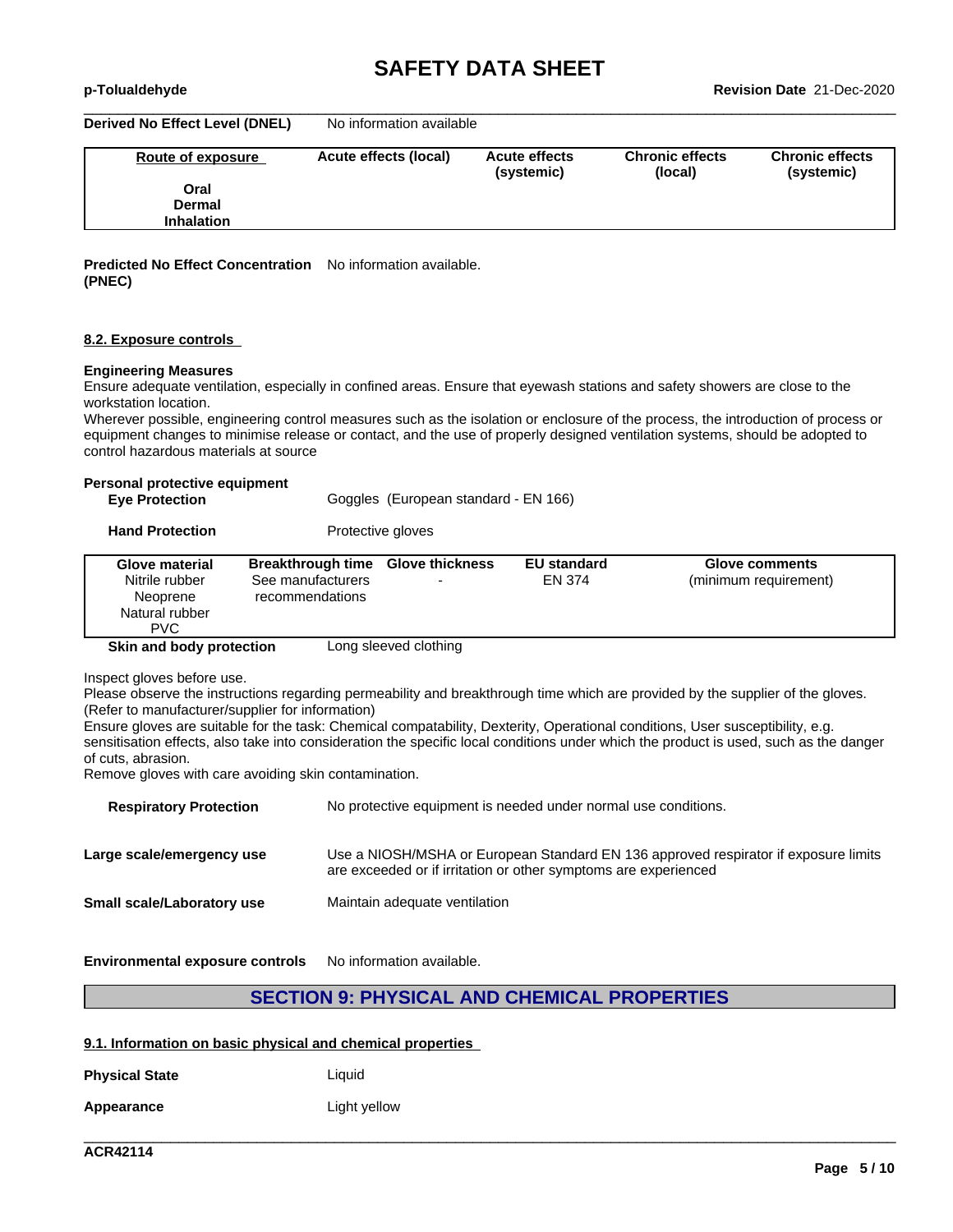#### **Revision Date** 21-Dec-2020

|  | p-Tolualdehyde |
|--|----------------|
|  |                |

| Odor                                           | Organic                       |                                   |  |
|------------------------------------------------|-------------------------------|-----------------------------------|--|
| <b>Odor Threshold</b>                          | No data available             |                                   |  |
| <b>Melting Point/Range</b>                     | -6 °C / 21.2 °F               |                                   |  |
| <b>Softening Point</b>                         | No data available             |                                   |  |
| <b>Boiling Point/Range</b>                     | 204 - 205 °C / 399.2 - 401 °F | @ 760 mmHg                        |  |
| <b>Flammability (liquid)</b>                   | Combustible liquid            | On basis of test data             |  |
| <b>Flammability (solid,gas)</b>                | Not applicable                | Liquid                            |  |
| <b>Explosion Limits</b>                        | Lower $0.9$                   |                                   |  |
|                                                | Upper 5.6                     |                                   |  |
| <b>Flash Point</b>                             | 71 °C / 159.8 °F              | Method - No information available |  |
| <b>Autoignition Temperature</b>                | 435 °C / 815 °F               |                                   |  |
| <b>Decomposition Temperature</b>               | No data available             |                                   |  |
| рH                                             | No information available      |                                   |  |
| <b>Viscosity</b>                               | No data available             |                                   |  |
| <b>Water Solubility</b>                        | Insoluble                     | practically insoluble             |  |
| Solubility in other solvents                   | No information available      |                                   |  |
| <b>Partition Coefficient (n-octanol/water)</b> |                               |                                   |  |
| <b>Vapor Pressure</b>                          | <1 mbar @ 20 $°C$             |                                   |  |
| Density / Specific Gravity                     | 1.015                         |                                   |  |
| <b>Bulk Density</b>                            | Not applicable                | Liquid                            |  |
| <b>Vapor Density</b>                           | 4.1                           | $(Air = 1.0)$                     |  |
| <b>Particle characteristics</b>                | Not applicable (liquid)       |                                   |  |
| 9.2. Other information                         |                               |                                   |  |
| <b>Molecular Formula</b>                       | C8 H8 O                       |                                   |  |

**Molecular Weight** 120.15

**Explosive Properties** explosive air/vapour mixtures possible

# **SECTION 10: STABILITY AND REACTIVITY**

| 10.1. Reactivity                                              | None known, based on information available                                                                   |
|---------------------------------------------------------------|--------------------------------------------------------------------------------------------------------------|
| 10.2. Chemical stability                                      | Stable under normal conditions, Air sensitive.                                                               |
| 10.3. Possibility of hazardous reactions                      |                                                                                                              |
| <b>Hazardous Polymerization</b><br><b>Hazardous Reactions</b> | Hazardous polymerization does not occur.<br>None under normal processing.                                    |
| 10.4. Conditions to avoid                                     | Exposure to air. Incompatible products. Keep away from open flames, hot surfaces and<br>sources of ignition. |
| 10.5. Incompatible materials                                  | Strong oxidizing agents. Strong bases. Strong reducing agents.                                               |
| 10.6. Hazardous decomposition products                        | Carbon monoxide (CO). Carbon dioxide (CO2).                                                                  |

# **SECTION 11: TOXICOLOGICAL INFORMATION**

\_\_\_\_\_\_\_\_\_\_\_\_\_\_\_\_\_\_\_\_\_\_\_\_\_\_\_\_\_\_\_\_\_\_\_\_\_\_\_\_\_\_\_\_\_\_\_\_\_\_\_\_\_\_\_\_\_\_\_\_\_\_\_\_\_\_\_\_\_\_\_\_\_\_\_\_\_\_\_\_\_\_\_\_\_\_\_\_\_\_\_\_\_\_

### **11.1. Information on hazard classes as defined in Regulation (EC) No 1272/2008**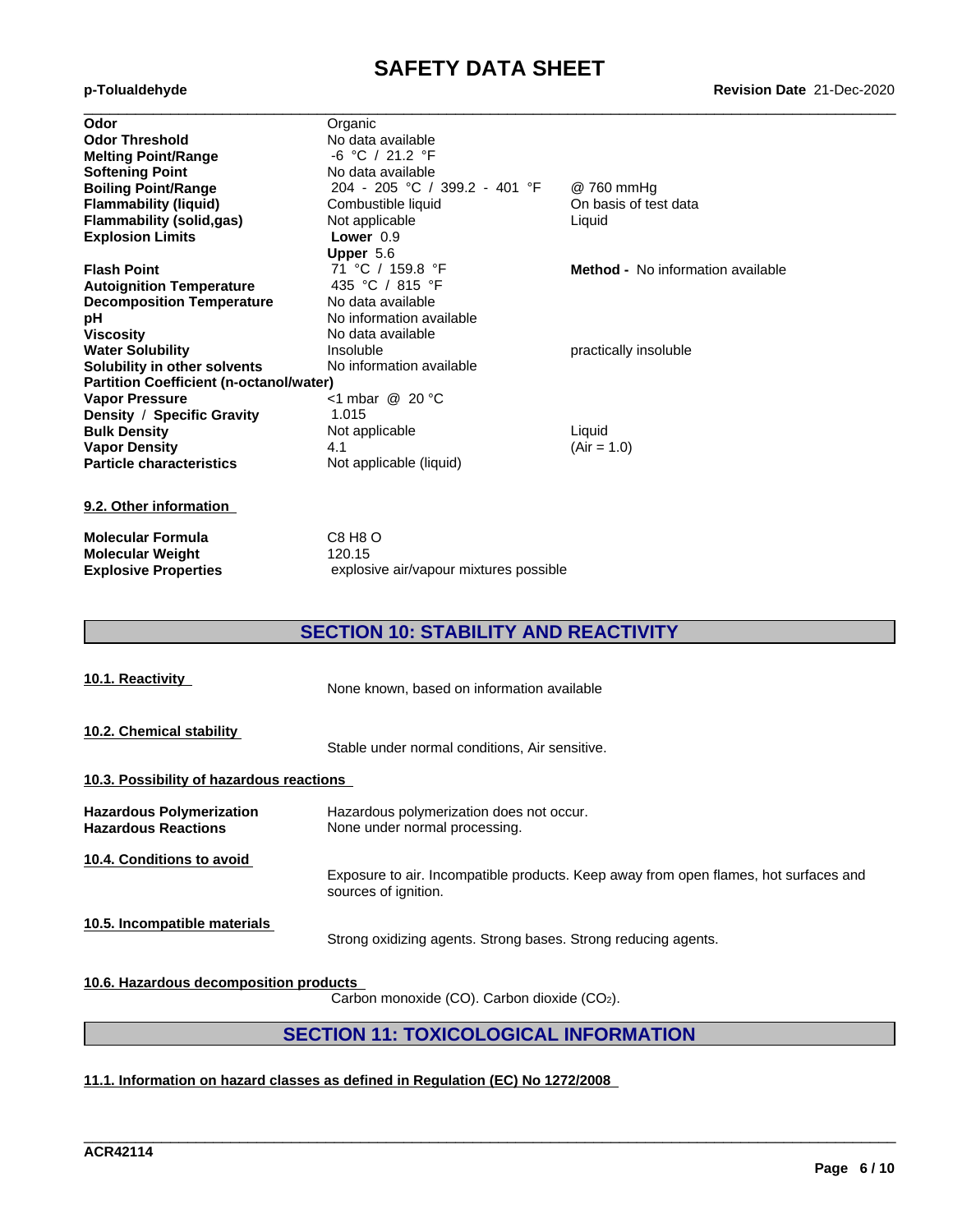$\_$  ,  $\_$  ,  $\_$  ,  $\_$  ,  $\_$  ,  $\_$  ,  $\_$  ,  $\_$  ,  $\_$  ,  $\_$  ,  $\_$  ,  $\_$  ,  $\_$  ,  $\_$  ,  $\_$  ,  $\_$  ,  $\_$  ,  $\_$  ,  $\_$  ,  $\_$  ,  $\_$  ,  $\_$  ,  $\_$  ,  $\_$  ,  $\_$  ,  $\_$  ,  $\_$  ,  $\_$  ,  $\_$  ,  $\_$  ,  $\_$  ,  $\_$  ,  $\_$  ,  $\_$  ,  $\_$  ,  $\_$  ,  $\_$  ,

### **Product Information**

| (a) acute toxicity;<br>Oral<br><b>Dermal</b><br><b>Inhalation</b>                                                                  | Category 4<br>Based on available data, the classification criteria are not met<br>Based on available data, the classification criteria are not met |             |                        |  |  |  |
|------------------------------------------------------------------------------------------------------------------------------------|----------------------------------------------------------------------------------------------------------------------------------------------------|-------------|------------------------|--|--|--|
| <b>Component</b>                                                                                                                   | LD50 Oral                                                                                                                                          | LD50 Dermal | <b>LC50 Inhalation</b> |  |  |  |
| Benzaldehyde, 4-methyl-                                                                                                            | $LD50 = 1600$ mg/kg (Rat)                                                                                                                          |             |                        |  |  |  |
| (b) skin corrosion/irritation;                                                                                                     | Category 2                                                                                                                                         |             |                        |  |  |  |
| (c) serious eye damage/irritation;                                                                                                 | Category 2                                                                                                                                         |             |                        |  |  |  |
| (d) respiratory or skin sensitization;<br><b>Respiratory</b><br><b>Skin</b>                                                        | No data available<br>No data available                                                                                                             |             |                        |  |  |  |
| (e) germ cell mutagenicity;                                                                                                        | No data available                                                                                                                                  |             |                        |  |  |  |
|                                                                                                                                    | Not mutagenic in AMES Test                                                                                                                         |             |                        |  |  |  |
| (f) carcinogenicity;                                                                                                               | No data available                                                                                                                                  |             |                        |  |  |  |
|                                                                                                                                    | There are no known carcinogenic chemicals in this product                                                                                          |             |                        |  |  |  |
| (g) reproductive toxicity;                                                                                                         | No data available                                                                                                                                  |             |                        |  |  |  |
| (h) STOT-single exposure;                                                                                                          | Category 3                                                                                                                                         |             |                        |  |  |  |
| <b>Results / Target organs</b>                                                                                                     | Respiratory system.                                                                                                                                |             |                        |  |  |  |
| (i) STOT-repeated exposure;                                                                                                        | No data available                                                                                                                                  |             |                        |  |  |  |
| <b>Target Organs</b>                                                                                                               | No information available.                                                                                                                          |             |                        |  |  |  |
| (j) aspiration hazard;                                                                                                             | No data available                                                                                                                                  |             |                        |  |  |  |
| <b>Other Adverse Effects</b>                                                                                                       | The toxicological properties have not been fully investigated.                                                                                     |             |                        |  |  |  |
| Symptoms / effects, both acute and Symptoms of overexposure may be headache, dizziness, tiredness, nausea and vomiting.<br>delayed |                                                                                                                                                    |             |                        |  |  |  |
|                                                                                                                                    |                                                                                                                                                    |             |                        |  |  |  |

### **11.2. Information on other hazards**

**Endocrine Disrupting Properties** Assess endocrine disrupting properties for human health. This product does not contain any known or suspected endocrine disruptors.

\_\_\_\_\_\_\_\_\_\_\_\_\_\_\_\_\_\_\_\_\_\_\_\_\_\_\_\_\_\_\_\_\_\_\_\_\_\_\_\_\_\_\_\_\_\_\_\_\_\_\_\_\_\_\_\_\_\_\_\_\_\_\_\_\_\_\_\_\_\_\_\_\_\_\_\_\_\_\_\_\_\_\_\_\_\_\_\_\_\_\_\_\_\_

# **SECTION 12: ECOLOGICAL INFORMATION**

**12.1. Toxicity**

Do not empty into drains. .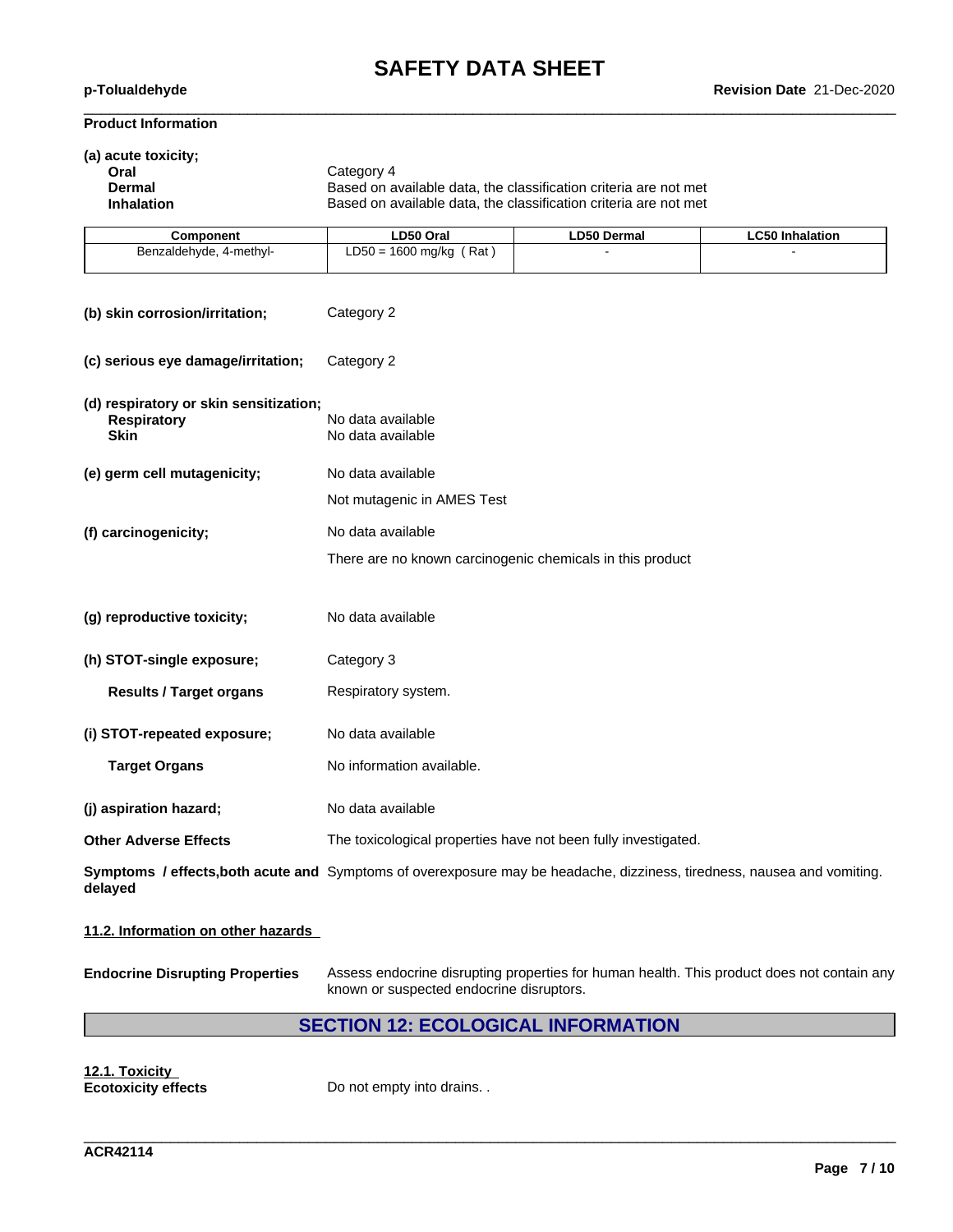$\_$  ,  $\_$  ,  $\_$  ,  $\_$  ,  $\_$  ,  $\_$  ,  $\_$  ,  $\_$  ,  $\_$  ,  $\_$  ,  $\_$  ,  $\_$  ,  $\_$  ,  $\_$  ,  $\_$  ,  $\_$  ,  $\_$  ,  $\_$  ,  $\_$  ,  $\_$  ,  $\_$  ,  $\_$  ,  $\_$  ,  $\_$  ,  $\_$  ,  $\_$  ,  $\_$  ,  $\_$  ,  $\_$  ,  $\_$  ,  $\_$  ,  $\_$  ,  $\_$  ,  $\_$  ,  $\_$  ,  $\_$  ,  $\_$  ,

| 12.2. Persistence and degradability Expected to be biodegradable                                       |                                                                                                                                                                                                                               |
|--------------------------------------------------------------------------------------------------------|-------------------------------------------------------------------------------------------------------------------------------------------------------------------------------------------------------------------------------|
| <b>Persistence</b>                                                                                     | Insoluble in water, May persist, based on information available.                                                                                                                                                              |
| 12.3. Bioaccumulative potential                                                                        | May have some potential to bioaccumulate                                                                                                                                                                                      |
| 12.4. Mobility in soil                                                                                 | Spillage unlikely to penetrate soil The product is insoluble and sinks in water The product<br>evaporates slowly Is not likely mobile in the environment due its low water solubility.<br>Spillage unlikely to penetrate soil |
| 12.5. Results of PBT and vPvB<br>assessment                                                            | No data available for assessment.                                                                                                                                                                                             |
| 12.6. Endocrine disrupting<br>properties<br><b>Endocrine Disruptor Information</b>                     | This product does not contain any known or suspected endocrine disruptors                                                                                                                                                     |
| 12.7. Other adverse effects<br><b>Persistent Organic Pollutant</b><br><b>Ozone Depletion Potential</b> | This product does not contain any known or suspected substance<br>This product does not contain any known or suspected substance                                                                                              |

## **SECTION 13: DISPOSAL CONSIDERATIONS**

#### **13.1. Waste treatment methods**

| <b>Waste from Residues/Unused</b><br><b>Products</b> | Waste is classified as hazardous. Dispose of in accordance with the European Directives<br>on waste and hazardous waste. Dispose of in accordance with local regulations. |
|------------------------------------------------------|---------------------------------------------------------------------------------------------------------------------------------------------------------------------------|
| <b>Contaminated Packaging</b>                        | Dispose of this container to hazardous or special waste collection point.                                                                                                 |
| European Waste Catalogue (EWC)                       | According to the European Waste Catalog, Waste Codes are not product specific, but<br>application specific.                                                               |
| <b>Other Information</b>                             | Waste codes should be assigned by the user based on the application for which the product<br>was used. Do not empty into drains.                                          |

# **SECTION 14: TRANSPORT INFORMATION**

\_\_\_\_\_\_\_\_\_\_\_\_\_\_\_\_\_\_\_\_\_\_\_\_\_\_\_\_\_\_\_\_\_\_\_\_\_\_\_\_\_\_\_\_\_\_\_\_\_\_\_\_\_\_\_\_\_\_\_\_\_\_\_\_\_\_\_\_\_\_\_\_\_\_\_\_\_\_\_\_\_\_\_\_\_\_\_\_\_\_\_\_\_\_

| <b>IMDG/IMO</b> |  |
|-----------------|--|
|                 |  |

**Not regulated** 

**14.1. UN number 14.2. UN proper shipping name 14.3. Transport hazard class(es) 14.4. Packing group**

**ADR** Not regulated

**14.1. UN number 14.2. UN proper shipping name 14.3. Transport hazard class(es) 14.4. Packing group**

**IATA** Not regulated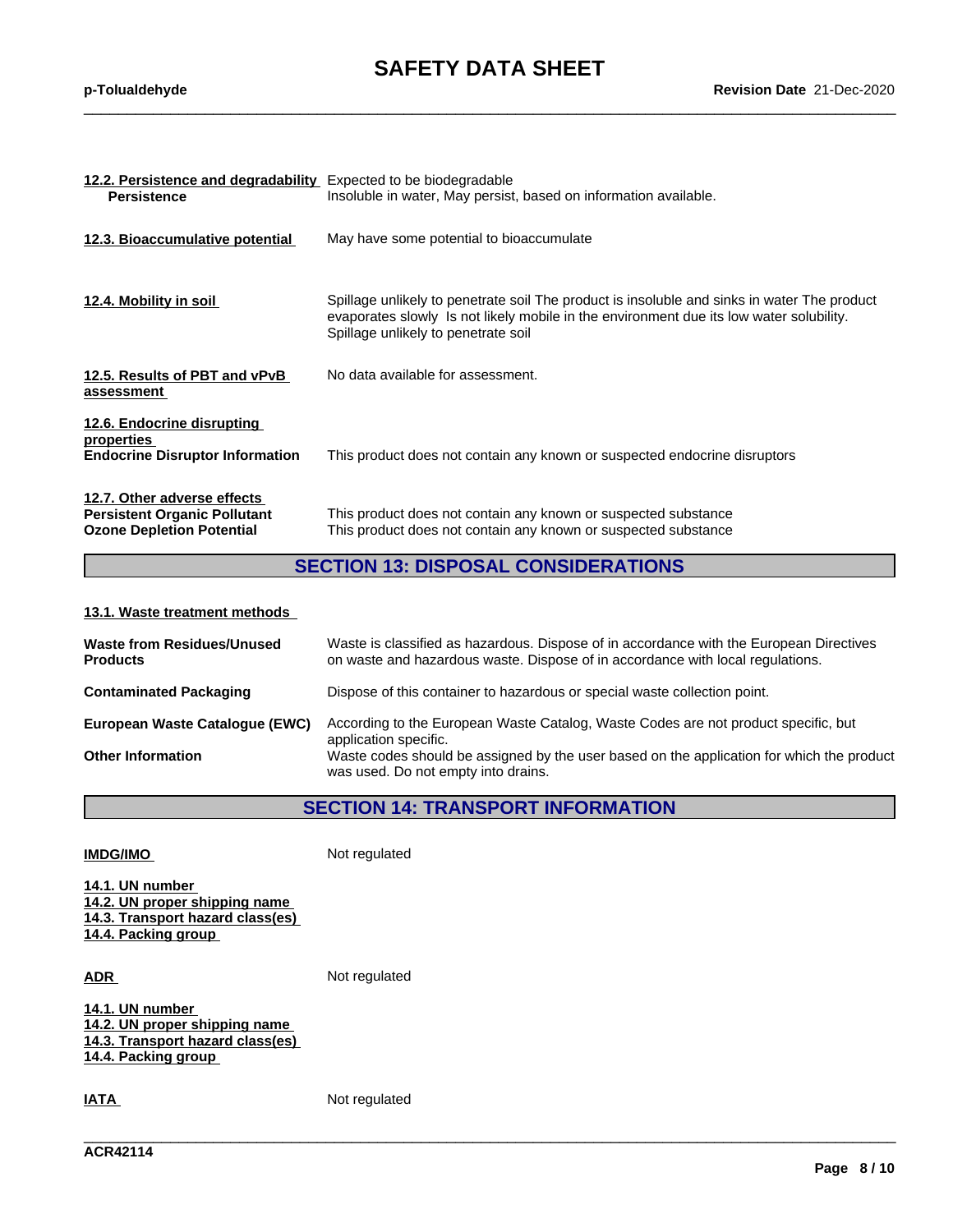| 14.1. UN number<br>14.2. UN proper shipping name<br>14.3. Transport hazard class(es)<br>14.4. Packing group |                                 |
|-------------------------------------------------------------------------------------------------------------|---------------------------------|
| 14.5. Environmental hazards                                                                                 | No hazards identified           |
| 14.6. Special precautions for user                                                                          | No special precautions required |
| 14.7. Maritime transport in bulk<br>according to IMO instruments                                            | Not applicable, packaged goods  |

### **SECTION 15: REGULATORY INFORMATION**

#### **15.1. Safety, health and environmental regulations/legislation specific for the substance or mixture**

#### **International Inventories**

X = listed, Europe (EINECS/ELINCS/NLP), U.S.A. (TSCA), Canada (DSL/NDSL), Philippines (PICCS), China (IECSC), Japan (ENCS), Australia (AICS), Korea (ECL).

| <b>Component</b>              | <b>EINECS</b>  | <b>ELINCS</b> | <b>NLP</b> | <b>TSCA</b> | <b>DSL</b> | <b>NDSL</b> | <b>PICCS</b> | <b>ENCS</b> | <b>IECSC</b> | <b>AICS</b> | <b>KECL</b> |
|-------------------------------|----------------|---------------|------------|-------------|------------|-------------|--------------|-------------|--------------|-------------|-------------|
| ., 4-methyl-<br>Benzaldehvde. | 3-246-9<br>203 |               |            |             |            |             | . .          |             |              |             | KE-2344     |
|                               |                |               |            |             |            |             |              |             |              |             |             |

Regulation (EC) No 649/2012 of the European Parliament and of the Council of 4 July 2012 concerning the export and **import of dangerous chemicals** Not applicable

#### **National Regulations**

**WGK Classification** See table for values

| ١m                                  | <br>.VwVwS`<br>Water<br>≧armanv<br>Classification<br>шаг | <b>Class</b><br>uft<br>$-$ mu $-$<br>A-I<br>. пан<br>vс |
|-------------------------------------|----------------------------------------------------------|---------------------------------------------------------|
| 4-methyl-<br>H≏r<br>aic:<br>αe<br>w | <b>WGK</b>                                               |                                                         |

**UK** - Take note of Control of Substances Hazardous to Health Regulations (COSHH) 2002 and 2005 Amendment

#### **15.2. Chemical safety assessment**

A Chemical Safety Assessment/Report (CSA/CSR) has not been conducted

**SECTION 16: OTHER INFORMATION**

#### **Full text of H-Statements referred to undersections 2 and 3**

H302 - Harmful if swallowed

H315 - Causes skin irritation

H319 - Causes serious eye irritation

H335 - May cause respiratory irritation

#### **Legend**

**CAS** - Chemical Abstracts Service **TSCA** - United States Toxic Substances Control Act Section 8(b)

Inventory

\_\_\_\_\_\_\_\_\_\_\_\_\_\_\_\_\_\_\_\_\_\_\_\_\_\_\_\_\_\_\_\_\_\_\_\_\_\_\_\_\_\_\_\_\_\_\_\_\_\_\_\_\_\_\_\_\_\_\_\_\_\_\_\_\_\_\_\_\_\_\_\_\_\_\_\_\_\_\_\_\_\_\_\_\_\_\_\_\_\_\_\_\_\_

**EINECS/ELINCS** - European Inventory of Existing Commercial Chemical **DSL/NDSL** - Canadian Domestic Substances List/Non-Domestic Substances/EU List of Notified Chemical Substances Substances List